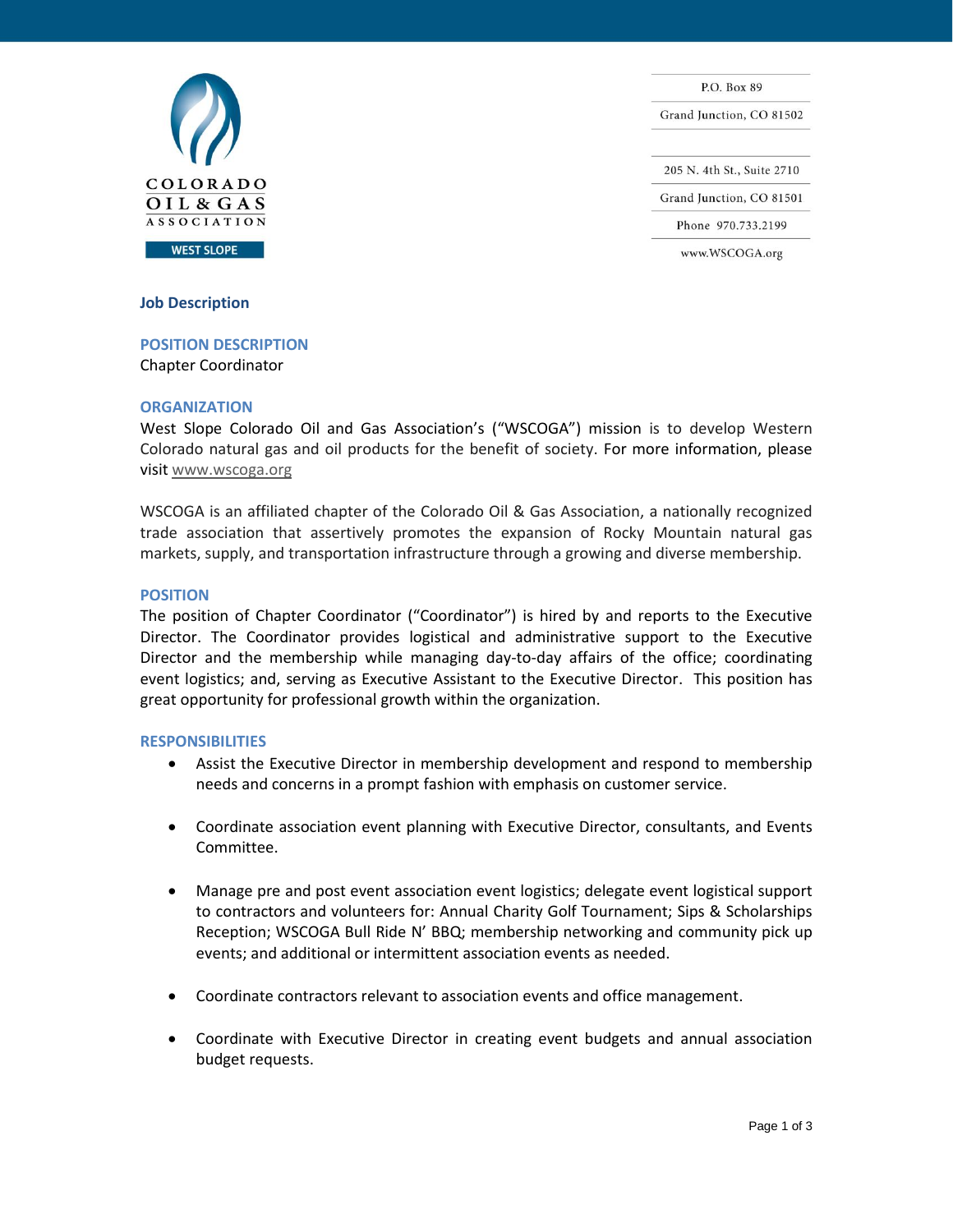

P.O. Box 89 Grand Junction, CO 81502 205 N. 4th St., Suite 2710 Grand Junction, CO 81501 Phone 970.733.2199 www.WSCOGA.org

- Manage office and administrative functions of the association including administrative support to the Executive Director; sustaining ongoing office task ("to do") list; monitoring and maintaining office supplies and welcoming office environment. Answer all "front line" general association phone inquiries and emails and website communications.
- Maintain desktop and online software and accounting tools relevant to office administration and event logistics including event-management software, QuickBooks Online, Office 365, phone system, website, social media, and other IT related platforms relevant to adminstraive functions.
- Manage administrative tasks for association meetings in coordination with the Executive Director including meeting meals, room reservations, creation of draft agendas, print materials, technology needs, note taking, teleconferencing logistics and membership inquiries.
- Coordinate with Executive Director the monitoring of association social media communications while finding new and creative way to enhance association presence and communication on social media platforms.
- Monitor and update association website content.

# **QUALIFICATIONS**

- Bachelor's Degree from an accredited college or university
- Two (2) years' experience in a direct supportive relationship with senior leadership positions.
- An equivalent combination of education and specialized experience and/or training may be considered.
- An ideal candidate is a proactive, self-directed person with experience in and proficiency with graphic design; Microsoft office applications; proof-reading; letter writing; and social media applications
- Excellent writing/editing and verbal/technological communication skills
- A strong track record as an implementer who thrives on managing a variety of key initiatives concurrently
- Ability to attend all WSCOGA related meetings including but not limited to board meetings, task force meetings, committee meetings and some community meetings